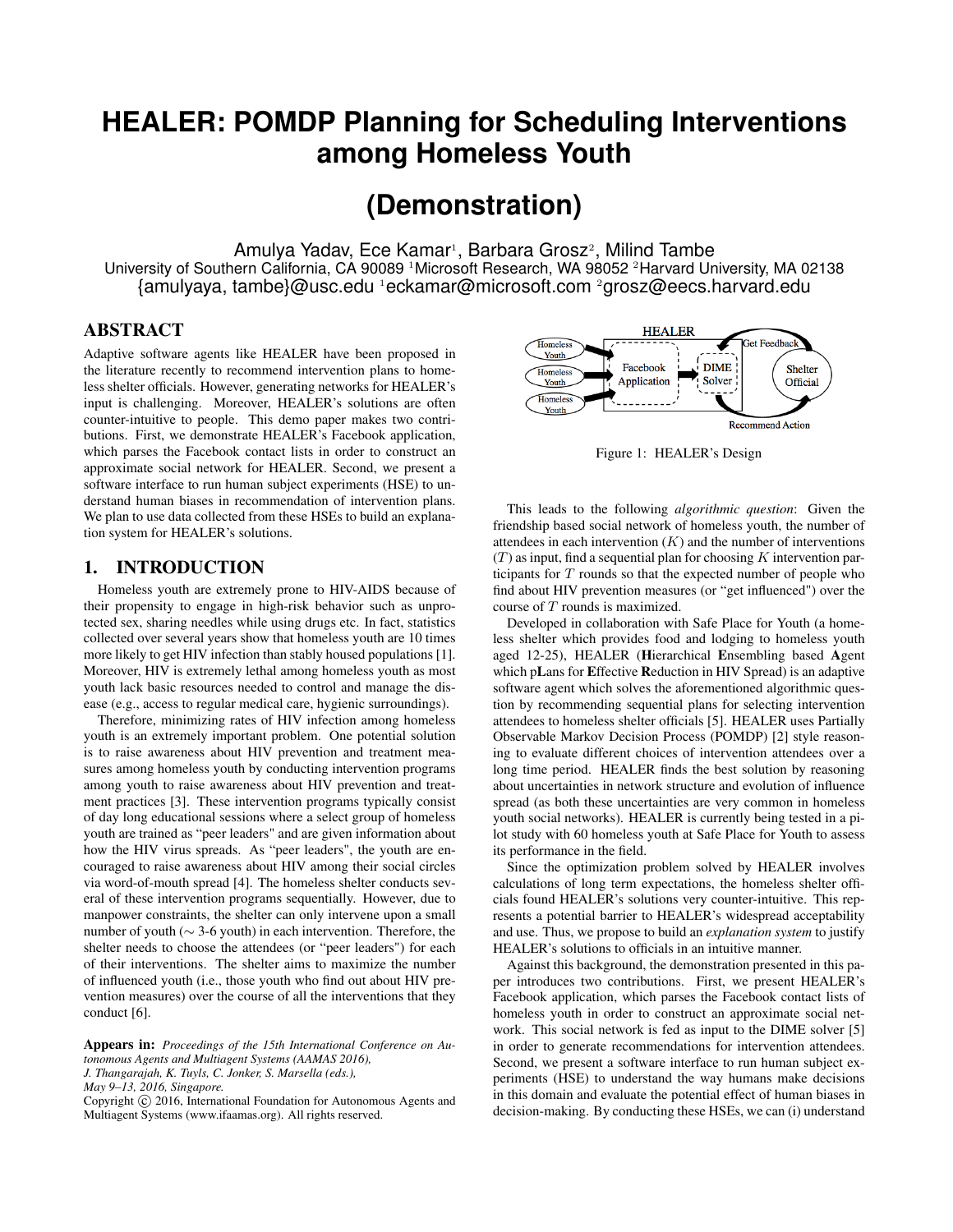

Figure 2: A portion of the raw network generated using HEALER's Facebook application

the intuitions that people (including officials) use while selecting attendees for interventions in social networks and relate them to biases they may have; and (ii) use these intuitions and the understanding of the biases to guide the development of HEALER's explanation system. This paper also presents a short overview of HEALER's design in order to provide proper context.

The demonstration aims to engage audiences by asking them (i) to use HEALER's Facebook application so that they can see the network that connects them and their fellow audience members; and (ii) to participate in the HSEs.

#### 2. HEALER

HEALER consists of: (i) a Facebook application for gathering information about social networks; and (ii) a DIME Solver, which solves the algorithmic question posed in Section 1.

Facebook Application: Homeless youth are asked to register into HEALER's Facebook application. This is reasonable as [3] show that almost 50% of homeless youth are active on Facebook. Once all youth are registered, the application parses the Facebook contact lists of all the registered youth to construct a social network from Facebook friendships between the registered youth. Specifically, the application adds an edge between two youth if (i) they are friends on Facebook; and (ii) they are registered into the application. Figure 4 shows a portion of the actual homeless youth social network that we have generated using HEALER during our pilot study. Each youth (or network node) has a personal identification number (PID) which protects the anonymity of the youth.

DIME Solver: The network generated by the Facebook application is used by HEALER to provide the solution of DIME solver [5] as a series of recommendations (of intervention participants) to homeless shelter officials. Upon the intervention's completion, HEALER *senses* feedback about the conducted intervention from the officials. This feedback includes new observations about the network (e.g., new edges may be found as intervention participants are interviewed by the shelter officials). HEALER uses this feedback to update and improve its future recommendations.

### 3. THE SIMULATION GAME

Demo: https://www.youtube.com/watch?v=0g4aStj3z9I We aim to build an explanation system for HEALER that justifies its solutions in an intuitive manner. As a first step, we have built a software interface for conducting HSEs to collect data on how people select intervention attendees in networks. The data collected from these HSEs will help us understand biases and intuitions that people use in selecting intervention participants. We can then use





Figure 4: Second Phase of HSE Game

these inferred intuitions to guide the development of our explanation system.

During our demonstration, the audience will be able to directly participate in our HSE. First, they will be presented with a highlevel description of the influence spread problem and detailed instructions on how to play the HSE game. Next, they will play the game which consists of two phases.

#### 3.1 First Phase

In the first phase, the audience will be shown eight different networks one by one. For each network, they will be asked to select their choice of 2 most influential nodes. Their choices will be recorded on all 8 networks. This data will help us understand the biases that affect the choice of nodes selected by humans.

#### 3.2 Second Phase

In the second phase, data is collected to find out if people are better at verifying correct solutions than coming up with correct solutions. Recall that in the first phase of our game, each human subject was shown a set of eight different networks and they were asked to select a set of nodes for maximizing influence spread. In the second phase, for each of these eight networks, the audience is shown four different solutions for that network and he/she will be asked to select the solution which they think is best.

Data collected from the second phase will help us in analyzing the need for an explanation system for HEALER. For example, if the collected data shows that people are very good at recognizing that the correct solution (out of the 4 solutions) is HEALER's solution, then that would negate the need for HEALER's explanation system. Thus, using data from the second phase, we plan to empirically validate the need for an explanation system.

#### 3.3 Awards

To promote competition, there will be an award that will be given to the audience member whose solution is closest to the optimal solution in terms of influence spread. A live leaderboard will also be maintained to track the current winner of the award.

#### 4. ACKNOWLEDGEMENTS

This research was supported by MURI Grant W911NF-11-1- 0332.